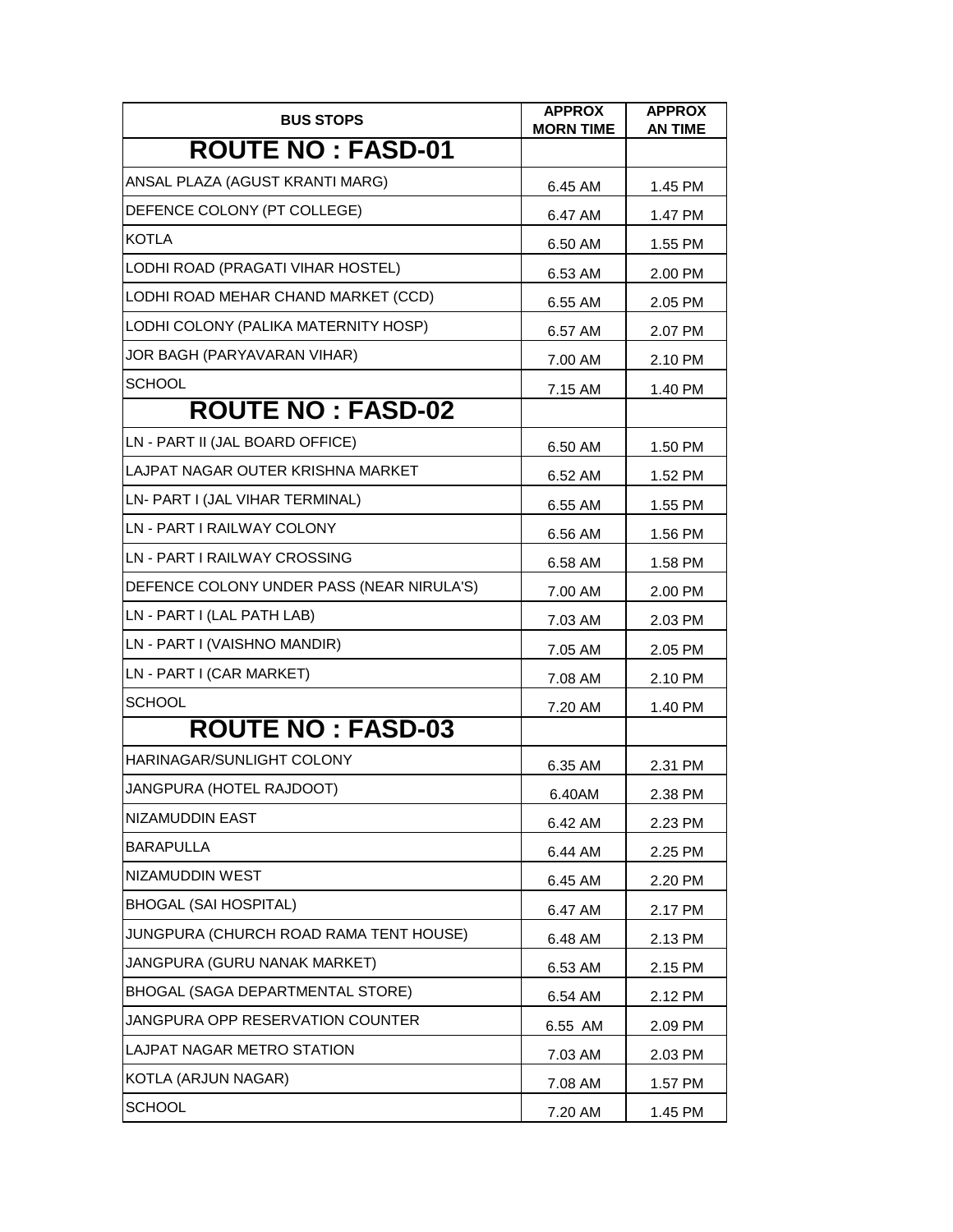| <b>ROUTE NO: FASD-04</b>                   |         |         |
|--------------------------------------------|---------|---------|
| ASHRAM FLY OVER (CISR APARTMENTS)          | 7.00 AM | 1.57 PM |
| NEW FRIENDS COLONY (SURYA HOTEL)           | 6.22 AM | 2.05 PM |
| SARAI JULLENA (NEAR ESCORT HOSP)           | 6.23 AM | 2.10 PM |
| SUKHDEV VIHAR DDA FLATS                    | 6.25 AM | 2.12 PM |
| SUKHDEV VIHAR POLICE STATION               | 6.25 AM | 2.13 PM |
| JASOLA METRO STATION                       | 6.33 AM | 2.18 PM |
| <b>JASOLA SPORTS COMPLEX</b>               | 6.35 AM | 2.20 PM |
| <b>JASOLA SFS FLATS SECT 7 &amp; 8</b>     | 6.38 AM | 2.22 PM |
| SARITA VIHAR (PKT L)                       | 6.43 AM | 2.26 PM |
| SARITA VIHAR (PKT J)                       | 6.45 AM | 2.27 PM |
| SARITA VIHAR (PKT F)                       | 6.48 AM | 2.29 PM |
| SARITA VIHAR (PKT G & C)                   | 6.50 AM | 2.31 PM |
| SARITA VIHAR (PKT A)                       | 6.51 AM | 2.33 PM |
| <b>SCHOOL</b>                              | 7.20 AM | 1.50 PM |
| <b>ROUTE NO: FASD-05</b>                   |         |         |
| JAMIA TIKONA PARK METRO STATION            | 7.00 AM | 2.00 PM |
| <b>BATLA HOUSE</b>                         | 6.55 AM | 2.05 PM |
| <b>OKHLA HEAD</b>                          | 6.50 AM | 2.10 PM |
| ABUL FAZAL ENCLAVE (TOKAR NO 3)            | 6.45 AM | 2.15 PM |
| ABUL FAZAL ENCLAVE (TOKAR NO 4)            | 6.44 AM | 2.16 PM |
| ABUL FAZAL ENCLAVE (TOKAR NO 5)            | 6.42 AM | 2.18 pm |
| ABUL FAZAL ENCLAVE (TOKAR NO 6)            | 6.40 AM | 2.20 pm |
| ABUL FAZAL ENCLAVE (TOKAR NO 8)            | 6.35 AM | 2.25 pm |
| <b>SCHOOL</b>                              | 7.20 AM | 1.40 PM |
| <b>ROUTE NO: FASD-06</b>                   |         |         |
| AMAR COLONY (TAGORE INTERNATIONAL SCHOOL)  | 6.35 AM | 1.50 PM |
| DAYANAND COLONY                            | 6.40 AM | 2.00 PM |
| <b>MOOLCHAND METRO STATION</b>             | 6.55 AM | 2.05 PM |
| <b>LSR COLLEGE RED LIGHT</b>               | 6.58 AM | 2.08 PM |
| EAST OF KAILASH (NATIONAL HEART INSTITUTE) | 7.03 AM | 2.13 PM |
| SANT NAGAR (ISKCON TEMPLE)                 | 7.05 AM | 2.15 PM |
| EAST OF KAILASH (C& B BLOCK)               | 7.07 AM | 2.17 PM |
| EAST OF KAILASH (SAPNA CINEMA RED LIGHT)   | 7.12 AM | 2.25 PM |
| <b>SCHOOL</b>                              | 7.20 AM | 1.45 PM |
| <b>ROUTE NO: FASD-07</b>                   |         |         |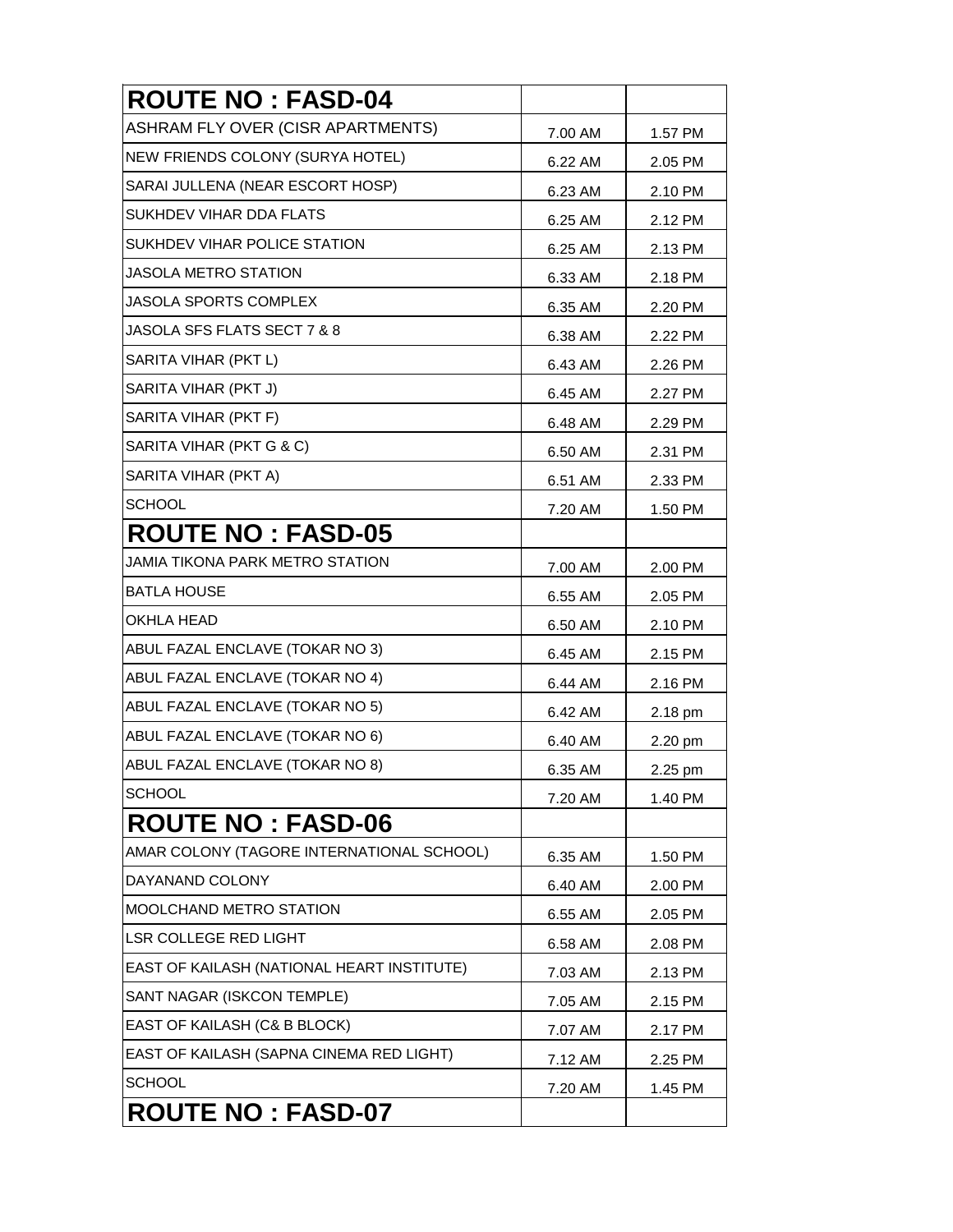| CR PARK (NEHRU APARTMENT)                  | 6.55 AM | 2.21 PM |
|--------------------------------------------|---------|---------|
| CR PARK (VANDANA PHARMACY)                 | 6.54 AM | 2.20 PM |
| CR PARK (DESHBANDHU APARTMENT)             | 6.53 AM | 2.17 PM |
| KALKAJI L BLOCK (GURUDWARA)                | 6.52 AM | 2.15 PM |
| KALKAJI N BLOCK                            | 6.51 AM | 2.13 PM |
| KALKAJI F BLOCK (DESHBANDHU COLLEGE)       | 6.50 AM | 2.12 PM |
| KALKAJI B BLOCK (AGARWAL SWEETS)           | 6.48 AM | 2.10 PM |
| CR PARK MARKET NO 2                        | 6.45 AM | 2.05 PM |
| <b>KRISHI VIHAR</b>                        | 6.40 AM | 1.55 PM |
| <b>MASJID MOTH PHASE I DDA FLATS</b>       | 6.42 AM | 1.55 PM |
| <b>SCHOOL</b>                              | 7.12 AM | 1.45 PM |
| <b>ROUTE NO: FASD-08</b>                   |         |         |
| PANCHSHEEL ENCLAVE/SOAMI NAGAR (MAIN ROAD) | 7.02 AM | 1.50 PM |
| <b>GK-II (SAVITRI CENEMA)</b>              | 7.00 AM | 1.55 PM |
| GK - II (GURU DWARA ROAD)                  | 6.55 AM | 2.00 PM |
| <b>CR PARK J BLOCK</b>                     | 6.51 AM | 2.06 PM |
| CR PARK MARKET NO 1                        | 6.50 AM | 2.05 PM |
| CR PARK (UNION BANK OF INDIA)              | 6.48 AM | 2.07 PM |
| KALKAJI (DDA FLATS)                        | 6.47 AM | 2.10 PM |
| KALKAJI (RAJIV GANDHI PARK)                | 6.46 AM | 2.12 PM |
| ALAKNANDA (GANGA APARTMENT)                | 6.45 AM | 2.15 PM |
| ALAKNANDA (KALKA PUBLIC SCHOOL)            | 6.42 AM | 2.17 PM |
| ALAKNANDA (ST. GEORGE SCHOOL)              | 6.41 AM | 2.18 PM |
| <b>ALAKNANDA MARKET</b>                    | 6.40 AM | 2.20 PM |
| ALAKNANDA (NEW GREENFIELD SCHOOL)          | 6.39 AM | 2.25 PM |
| ALAKNANDA (TARA APARTMENT RED LIGHT)       | 6.38 AM | 2.27 PM |
| KALKAJI EXTN (AGGARWAL SWEETS)             | 6.35 AM | 2.30 PM |
| <b>SCHOOL</b>                              | 7.20 AM | 1.40 PM |
| <b>ROUTE NO : FASD-09</b>                  |         |         |
| IIT DELHI (POLICE COLONY)                  | 6.30 AM | 1.50 PM |
| <b>BEGUMPUR</b>                            | 6.35 AM | 1.55 PM |
| MALVYA NAGAR (SHIVALIK)                    | 6.37 AM | 1.57 PM |
| MALVYA NAGAR T JUNCTION                    | 6.38 AM | 2.00 PM |
| MALVIYA NAGAR (AUROBINDO COLLEGE)          | 6.40 AM | 2.00 PM |
| MALVYA NAGAR (NAVJEEVAN VIHAR)             | 6.40 AM | 2.02 PM |
| MALVYA NAGAR (GITANJALI ENCLAVE)           | 6.42 AM | 2.04 PM |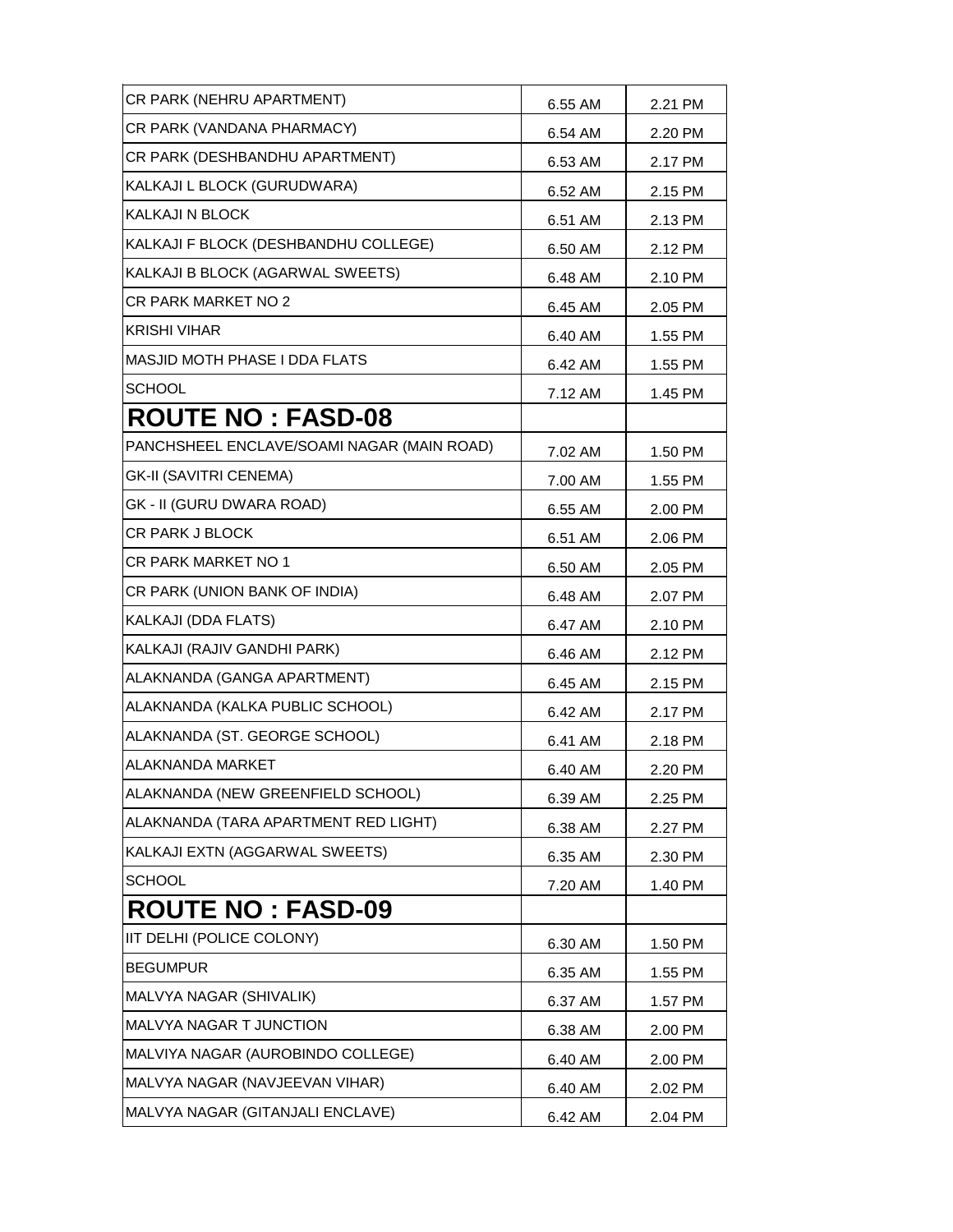| SAKET (SFS FLATS)                         | 6.45 AM | 2.07 PM |
|-------------------------------------------|---------|---------|
| SAKET (GYAN BHARTI SCHOOL)                | 6.46 AM | 2.08 PM |
| SAKET (PVR)                               | 6.40 AM | 2.10 PM |
| SAKET (GIRLS HOSTEL)                      | 6.42 AM | 2.12 PM |
| SAKET (J BLOCK)                           | 6.42 AM | 2.14 PM |
| <b>PUSHP VIHAR MARKET</b>                 | 6.44 AM | 2.16 PM |
| PUSHP VIHAR GOVT SCHOOL                   | 6.46 AM | 2.18 PM |
| KHIRKI VILLAGE RED LIGHT                  | 6.48 AM | 2.20 PM |
| <b>SHEIKH SARAI PHASE II</b>              | 6.50 AM | 2.22 PM |
| <b>SHEIKH SARAI PHASE I</b>               | 6.52 AM | 2.25 PM |
| <b>CHIRAG DELHI</b>                       | 6.55 AM | 2.30 PM |
| <b>SCHOOL</b>                             | 7.15 AM | 1.40 PM |
| <b>ROUTE NO: FASD-10</b>                  |         |         |
| VASANT KUNJ SECTOR A (NEAR CAR MARKET)    | 6.30 AM | 2.30 PM |
| VASANT KUNJ D 6 (FLY OVER)                | 6.35 AM | 2.25 PM |
| VASANT KUNJ (B BLOCK) RED LIGHT           | 6.40 AM | 2.20 PM |
| VASANT VIHAR (JAYPEE HOTEL)               | 6.45 AM | 2.15 PM |
| VASANT VIHAR (ST. DOMINIC CHURCH)         | 6.47 AM | 2.14 PM |
| <b>VASANT VIHAR</b>                       | 6.48 AM | 2.12 PM |
| <b>MUNIRKA</b>                            | 6.50 AM | 2.10 PM |
| RK PURAM SECTOR 3 & 4                     | 6.55 AM | 2.05 PM |
| MOHAMMADPUR (RED LIGHT)                   | 7.02 AM | 2.00 PM |
| SAFDARJUNG ENCLAVE (GREEN FIELD SCHOOL)   | 7.05 AM | 1.55 PM |
| SAFDARJUNG ENCLAVE (ARJUN NAGAR)          | 7.08 AM | 1.52 PM |
| GREEN PARK EXTN (FOCUS IMAGING)           | 7.10 AM | 1.50 PM |
| <b>SCHOOL</b>                             | 7.20 AM | 1.45 PM |
| <b>ROUTE NO: FASD-11</b>                  |         |         |
| SOUTH EXTN PART II (FOOT OVER BRIDGE)     | 6.35 AM | 1.45 PM |
| <b>INA METRO STATION</b>                  | 6.37 AM | 1.47 PM |
| LAXMI BAI NAGAR (MOTHER DAIRY)            | 6.38 AM | 1.48 PM |
| SAROJINI NAGAR (PILANJI NEAR SANJAY PARK) | 6.39 AM | 1.50 PM |
| SAROJINI NAGAR RAILWAY DISPENSARY         | 6.40 AM | 1.52 PM |
| BK DUTT COLONY                            | 6.45 AM | 1.57 PM |
| TYAGRAJ STADIUM                           | 6.50 AM | 2.00 PM |
| RAJYA SABHA AWAS                          | 6.51 AM | 2.01 PM |
| <b>VIKAS SADAN, INA</b>                   | 6.53 AM | 2.03 PM |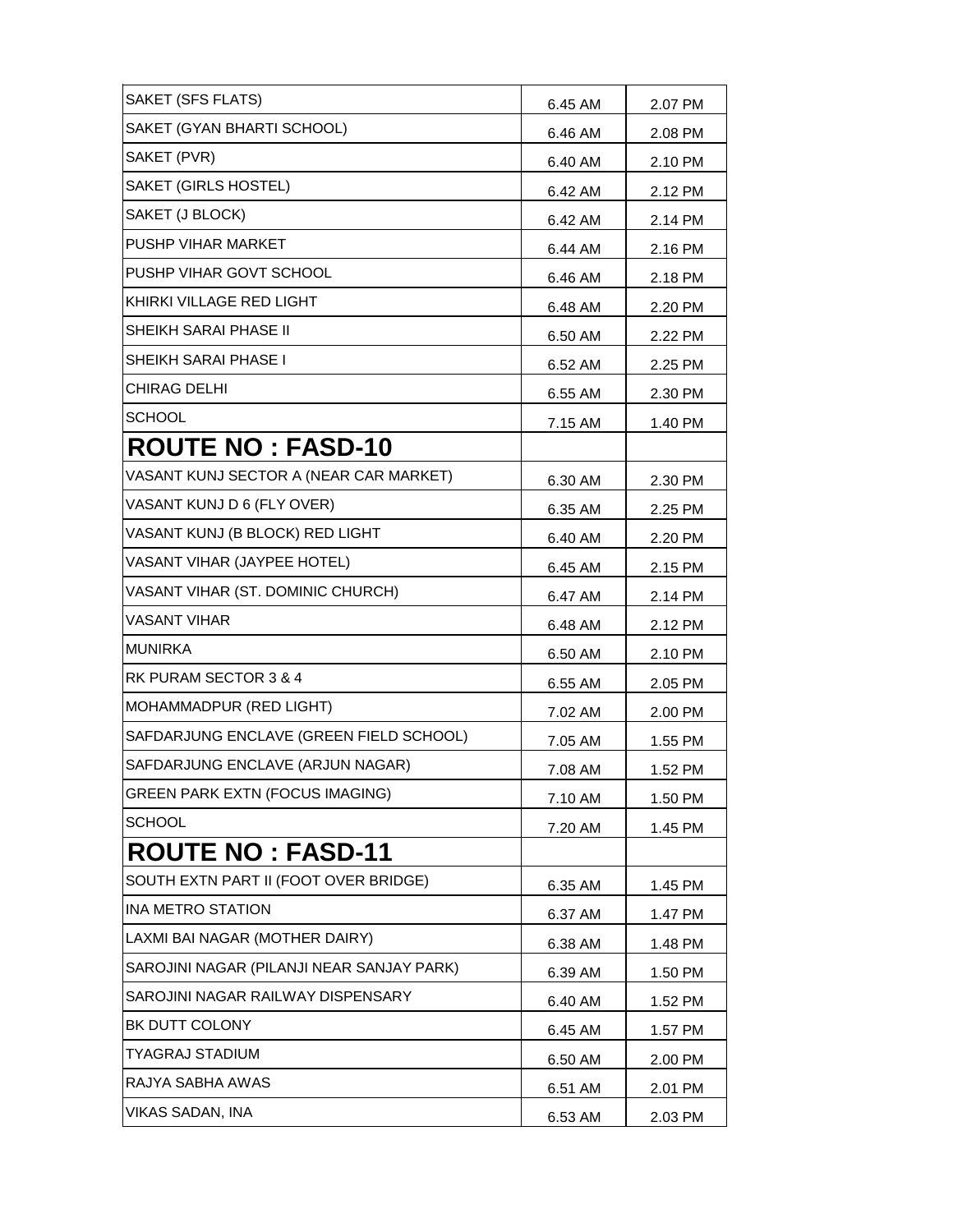| KIDWAI NAGAR EAST(MAIN GATE)               | 6.55 AM | 2.05 PM |
|--------------------------------------------|---------|---------|
| SOUTH EXTN PART I (FOOT OVER BRIDGE)       | 6.57 AM | NA.     |
| <b>SCHOOL</b>                              | 7.10 AM | 1.40 PM |
| <b>ROUTE NO: FASD-12</b>                   |         |         |
| NEW FRIENDS COLONY (MATA KI MANDIR)        | 6.30 AM | 2.05 PM |
| NEW FRIENDS COLONY (C BLOCK)               | 6.30 AM | 2.05 PM |
| TAIMOOR NAGAR (GURUDWARA)                  | 6.32 AM | 2.07 PM |
| ZAKIR NAGAR (WATER TANK T POINT)           | 6.35 AM | 2.10 PM |
| NEW FRIENDS COLONY A/C BLOCK               | 6.37 AM | 2.12 PM |
| <b>BHARAT NAGAR</b>                        | 6.40 AM | 2.15 PM |
| OKHLA ROAD (HOLY FAMILY HOSPITAL)          | 6.42 AM | 2.18 PM |
| <b>JAMIA UNIVERSITY</b>                    | 6.43 AM | 2.19 PM |
| <b>JAMIA SCHOOL/ANSARI HEALTH CENTRE</b>   | 6.45 AM | 2.21 PM |
| NOOR NAGAR (NEAR NEW ERA SCHOOL)           | 6.50 AM | 2.25 PM |
| EOK MAIN ROAD RED LIGHT (OKHLA MANDI ROAD) | 7.00 AM | 1.55 PM |
| LN-PART II LAL SAI MARKET (DUNKIN DONUTS)  | 7.05 AM | 1.50 PM |
| LN - PART II (KHARBANDA CLINIC)            | 7.05 AM | 1.50 PM |
| LN - PART II (VINOBHA PURI ROUND ABOUT)    | 7.05 AM | 1.50 PM |
| <b>SCHOOL</b>                              | 7.20 AM | 1.40 PM |
| <b>ROUTE NO: FASD-13</b>                   |         |         |
| ANAND LOK (AUGUST KRANTI MARG)             | 6.55 AM | 1.45 PM |
| SIRI FORT ROAD (GARGI COLLEGE)             | 6.57 AM | 1.47 PM |
| SADIQ NAGAR (MAIN ROAD)                    | 7.00 AM | 1.50 PM |
| HUDCO PLACE (JOSEPH BROZ TITO MARG)        | 7.05 AM | 1.55 PM |
| DEFENCE COLONY POLICE STATION              | 7.10 AM | 2.00 PM |
| <b>SCHOOL</b>                              | 7.15 AM | 1.40 PM |
| <b>ROUTE NO: FASD-14</b>                   |         |         |
| LN - PART III (HALDIRAM) RING ROAD         | 7.05 AM | 1.45 PM |
| LN - PART III (GUPTA MARKET) RING ROAD     | 7.06 AM | 1.47 PM |
| LAJPAT NAGAR (MCD OFFICE) RING ROAD        | 7.06 AM | 1.48 PM |
| NEHRU NAGAR (PGDAV COLLEGE RING ROAD)      | 7.06 AM | 1.51 PM |
| <b>NEHRU NAGAR</b>                         | 7.05 AM | 1.52 PM |
| SUNLIGHT COLONY (RING ROAD)                | 6.46 AM | 1.53 PM |
| DESU COLONY (RING ROAD)                    | 6.47 AM | 1.53 PM |
| MAHARANI BAGH (RING ROAD)                  | 6.48 AM | 1.55 PM |
| KILOKARI (RING ROAD)                       | 6.50 AM | 1.57 PM |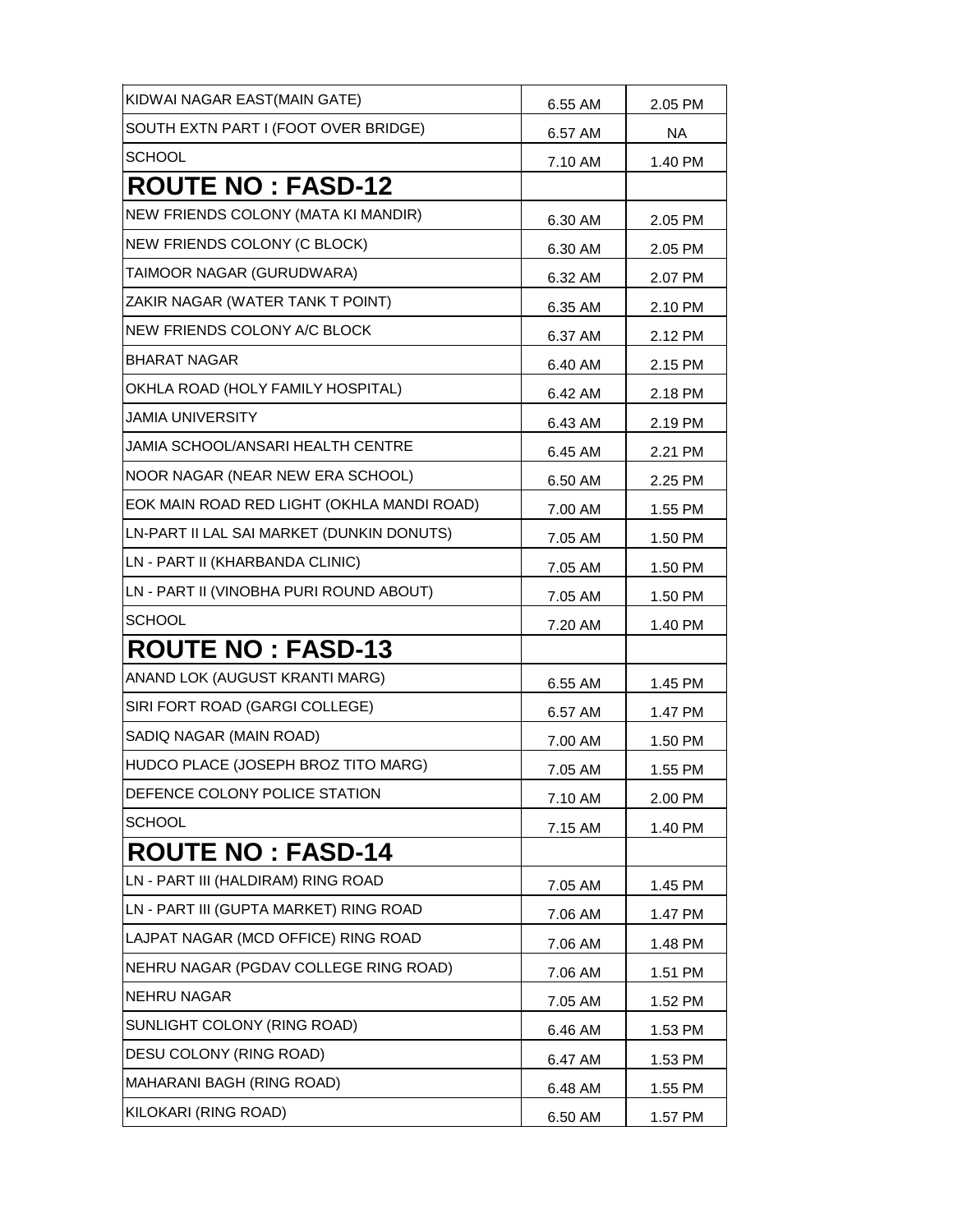| SIDDARTHA EXTN PKT C (GATE NO 3)                            | 6.55 AM | 2.03 PM |
|-------------------------------------------------------------|---------|---------|
| SARAI KALAI KHAN DDA FLATS                                  | 6.58 AM | 2.07 PM |
| SRINIVASPURI NURSES RESIDENTIAL COMPLEX                     | 7.03 AM | 2.15 PM |
| <b>SCHOOL</b>                                               | 7.20 AM | 1.40 PM |
| <b>ROUTE NO: FASD-15</b>                                    |         |         |
| CHIRAG DELHI VILLAGE                                        | 6.35 AM | 2.25 PM |
| SHEIKH SARAI (TRIVENI APT C-4 GATE)                         | 6.40 AM | 2.23 PM |
| SHEIKH SARAI (APEEJAY SCHOOL)                               | 6.42 AM | 2.21 PM |
| SAVITRI NAGAR (SHIV MANDIR)                                 | 6.44 AM | 2.19 PM |
| MALVYA NAGAR (TAXI STAND)                                   | 6.46 AM | 2.15 PM |
| MALVYA NAGAR (SRI RAM SWEETS)                               | 6.48 AM | 2.13 PM |
| MALVYA NAGAR (BESTO)                                        | 6.49 AM | 2.10 PM |
| MALVYA NAGAR (GURUDWARA)                                    | 6.50 AM | 2.07 PM |
| MALVYA NAGAR(MOTHER DAIRY)                                  | 6.52 AM | 2.05 PM |
| MALVYA NAGAR (ITI)                                          | 6.53 AM | 2.03 PM |
| MALVYA NAGAR (RADHA KRISHNA MANDIR)                         | 6.55 AM | 2.00 PM |
| MALVYA NAGAR (C BLOCK)                                      | 7.02 AM | 2.00 PM |
| MALVYA NAGAR (A BLOCK)                                      | 7.04 AM | 1.55 PM |
| <b>SCHOOL</b>                                               | 7.15 AM | 1.45 PM |
| <b>ROUTE NO: FASD-16</b>                                    |         |         |
| CHHATTARPUR PAHARI BUS STOP (100 FT ROAD)                   | 6.30 AM | 2.10 PM |
| CHHATTARPUR ENCLAVE PH II SURYA PUB SCHOOL<br>(100 FT ROAD) | 6.31 AM | 2.11 PM |
| CHHATTARPUR (MAIDAN GARHI ROAD)                             | 6.32 AM | 2.12 PM |
| CHHATTARPUR (TIVOLI GARDEN)                                 | 6.32 AM | 2.12 PM |
| RAJPUR EXTN (CNG PUMP)                                      | 6.35 AM | 2.15 PM |
| SATBARI                                                     | 6.35 AM | 2.15 PM |
| CHANDANHOLA                                                 | 6.40 AM | 2.20 PM |
| CHHATTARPUR (NANDA HOSPITAL)                                | 6.45 AM | 2.25 PM |
| CHHATTARPUR (HDFC BANK NEAR TIVOLI GARDEN)                  | 6.45 AM | 2.25 PM |
| CHHATTARPUR (60 FT ROAD DDA PARK)                           | 6.47 AM | 2.27 PM |
| CHHATTARPUR METRO STATION                                   | 6.50 AM | 2.30 PM |
| ANDHERIA MORE SHIV MANDIR                                   | 6.51 AM | 2.32 PM |
| LADO SARAI (DDA PARK)                                       | 6.55 AM | 2.04 PM |
| LADO SARAI (MOTHER DAIRY, DDA FLATS)                        | 6.57 AM | 2.02 PM |
| LADO SARAI (CAMPACOLA GALI)                                 | 6.59 AM | 2.01 PM |